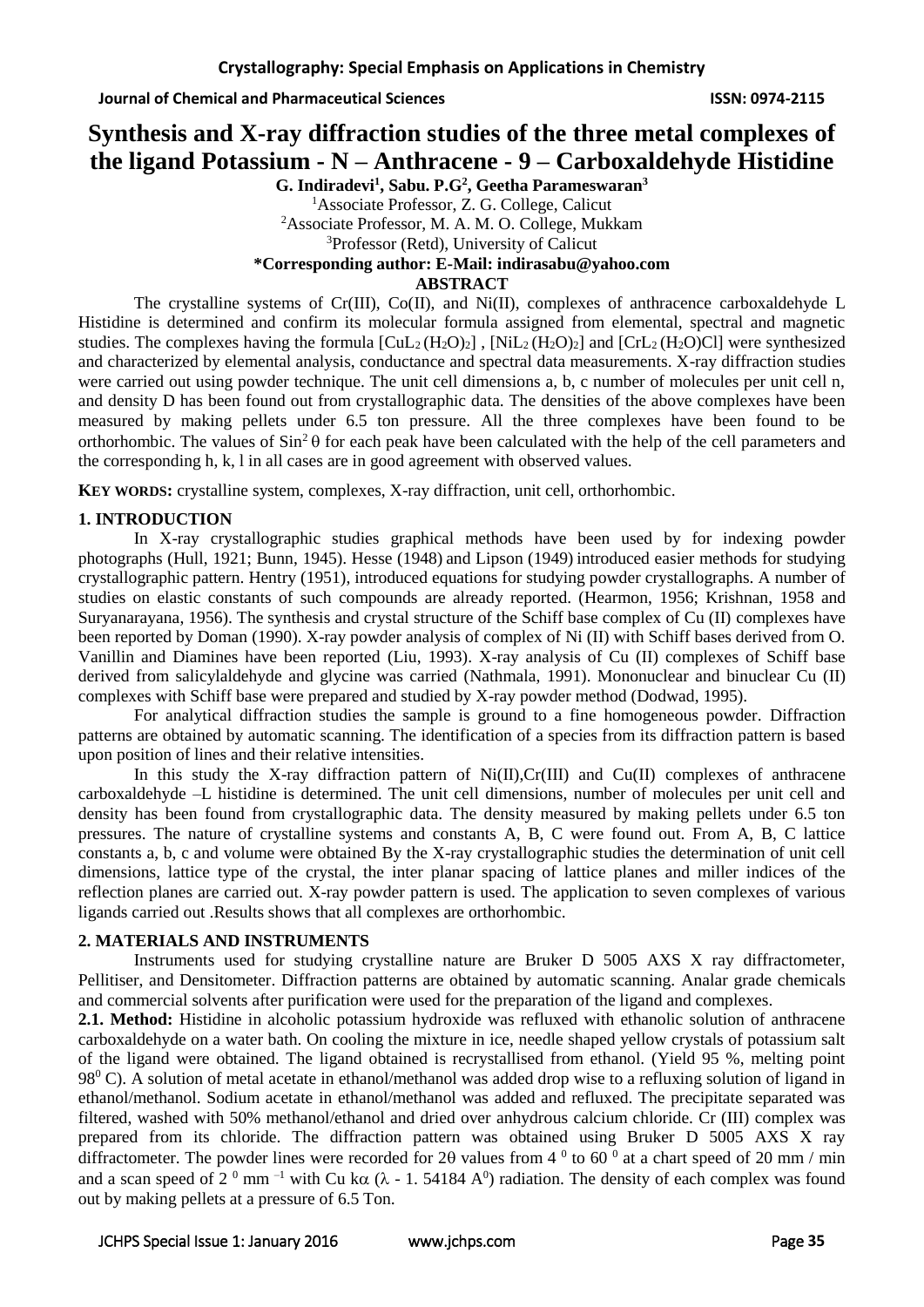# **Crystallography: Special Emphasis on Applications in Chemistry**

### **Journal of Chemical and Pharmaceutical Sciences ISSN: 0974-2115**

**2.2. Data analysis:** Even though powder diffraction pattern between 20 values of  $4^0$  and  $60^0$  is recorded for simplicity first few peaks are considered using Lipsons equations<sup>6.</sup> The nature of crystalline systems and constants A, B, C (where  $A = \lambda^2 / 4 a^2$ ,  $B = \lambda^2 / 4 b^2$  and  $C = \lambda^2 / 4 c^2$ ) were found out from which the lattice constants a, b, c and hence the volume were obtained. The complexes were made into pellets by applying the 6.5 Ton pressure and density was calculated. The density and number of molecules per unit cell were also found.

### **3. RESULTS AND CONCLUSION**

The complexes were characterized on the basis of elemental analysis, magnetic measurements, electronic and infrared spectral data, conductance measurements and thermal data. The ligand anthracene – 9 – carboxaldehyde – L – histidine was characterized on the basis of elemental analysis and spectral data. Molecular formula of this ligand is suggested as  $C_{21} H_{17} N_3 O_2$  and the complexes as  $\text{[CuL}_2 \text{H}_2\text{O}_2\text{]}$ ,  $\text{[NiCuL}_2$  $(H_2O)_2$  ] and  $[CrL_2 (H_2O)Cl]$ . The UV and IR spectra of the ligand and complexes showed the characteristic bands. The infrared spectroscopic results provide support for the molecular constitution of these complexes. The structure of acidic form of ligand assigned is given below.



The assignments are made on the basis of comparison with the spectra of similar type of compounds. A broad feature at  $3443 - 3350$  cm<sup>-1</sup> in the spectra of these complexes is attributed to the hydroxyl-stretching mode of water molecules. In addition a medium band approximately at  $870 - 900$  cm<sup>-1</sup> suggests that water molecules are coordinated. The other very strong bands are observed in the  $1700 - 1380$  cm<sup>-1</sup> region, one at  $\approx 1660$  cm<sup>-1</sup> and the other at  $\approx 1407$  cm<sup>-1.</sup> These are attributed to the asymmetric and symmetric stretching vibration respectively of carboxylate ion. Further the separation value,  $\Delta y$  COO (yasy COO - ysy COO ) of  $\approx$ 250 cm –1 rules out the possibility of a bridged or coordinated carboxylate group. A strong band approximately at 1546 cm<sup>-1</sup> in the spectrum of the ligand anthracene carboxaldehyde – L histidine may be assigned to  $\gamma C = N$ stretch. This band shows a downward shift by about  $19 - 39$  cm<sup>-1</sup> in the spectra of all the metal complexes, indicating the participation of the azomethine nitrogen in coordination with metal ions. The shifted band in many cases is coincident with the  $C = C$  band, which then shows greater intensity or broadening. Only tentative assignments are made on the basis of information available in literature. Spectra of all complexes prepared in this investigation showed intense broad bands at 598 – 530 cm<sup>-1</sup> and 505 - 499 cm<sup>-1</sup> assignable to  $\gamma$  M – N and  $\gamma$  $M - O$ . The aromatic out of plane vibration is seen near 810 cm<sup>-1</sup> and in plane vibration at 770 cm<sup>-1</sup> and 720 cm<sup>-1</sup>. Molar conductance values indicate nonelectrolyte nature of these complexes. Magnetic moment values suggest octahedral geometry to these complexes. Electronic spectra of the ligand anthracene carboxaldehyde -L- histidine is characterised by two bands lying around 32365cm-1 and 24270cm<sup>-1</sup>. These bands assigned to n  $\sigma^*$  and n  $\pi^*$  transitions. During complex formation a red shift is detected for these bands indicate the involvement of Schiff base in coordination. The electronic spectrum of Cu (II) complex showed absorption maximum at  $15380 \text{cm}^{-1}$ , Ni(II) exhibit two d-d transitions at  $16,700 \text{cm}^{-1}$  and  $22500 \text{cm}^{-1}$ . Cr(II) complex show a weak band at 17930cm<sup>-1</sup>due to transition of  ${}^4A_{2g}$   ${}^4T_{1g}$  in the spectrum and hence the octahedral geometry to the complex is suggested.

The values of  $\sin^2\theta$  for each peak have been calculated and corresponding h, k l are in good agreement with observed values. All the reflections have been indexed for h, k, l values using methods reported in literature. All the three complexes have been found to be orthorhombic. The values of  $\sin^2\theta$  for each peak have been calculated with the help of the cell parameters and the corresponding h, k, l in all cases are in good agreement with observed values. The calculated density of each complex was in good agreement with that of experimental value found out. This confirms the molecular structure. In all the three complexes there occur 1:2 stoichiometry between metal ion and ligand.

| <b>Metal Complexes</b>                               | color          | <b>Melting</b> | <b>Metal Percentage</b> |            | $\mu_{\text{eff}}$ | $\Omega_{\rm m}{}^\text{-1}$ |
|------------------------------------------------------|----------------|----------------|-------------------------|------------|--------------------|------------------------------|
|                                                      |                | Point          | Observed                | Calculated |                    |                              |
| [ChL <sub>2</sub> (H <sub>2</sub> O)Cl]              | Greenishyellow | 176            | 6.73                    | 6.58       | 4.,                | 4.27                         |
| [Ni L <sub>2</sub> (H <sub>2</sub> O) <sub>2</sub> ] | Pale Yellow    | 194            | 7.3                     | 7.53       | 3.36               | 8.63                         |
| $[CuL2(H2O)2]$                                       | BluishGreen    | 185            | 7.4                     | 8.09       | . .54              | 9.23                         |